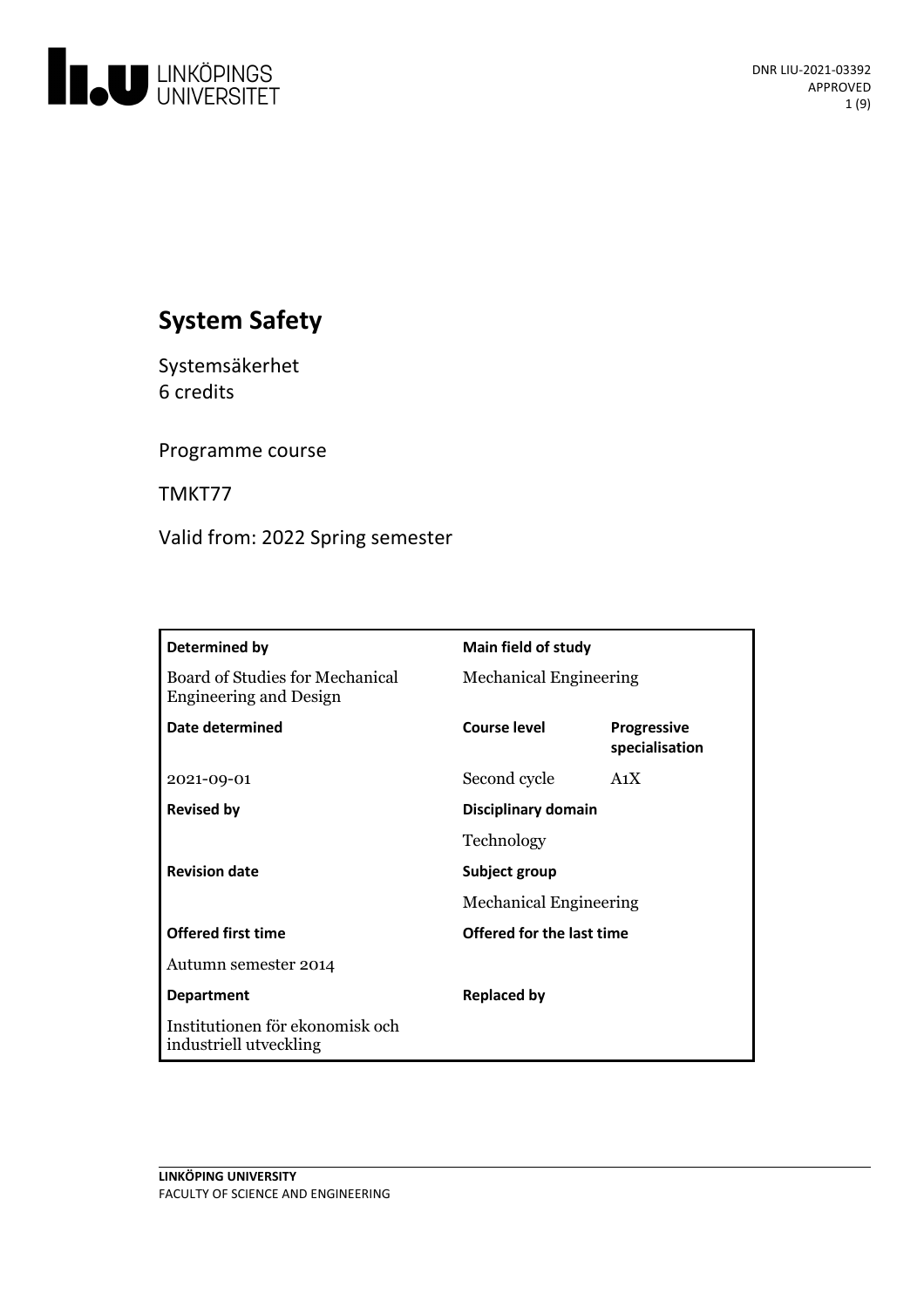## Course offered for

- Master of Science in Design and Product Development
- Master of Science in Industrial Engineering and Management
- Master of Science in Mechanical Engineering
- Master of Science in Industrial Engineering and Management International

## Prerequisites

Technical and mathematical knowledge equivalent to 3 years of study in a Master's program. Basic course in product development

## Intended learning outcomes

The course intends to develop the student's knowledge of and ability to handle the product / system safetyduring a product development project. Particular emphasis is placed on the student understanding and using methods and tools for identifying, analyzing and assessing risks in a system. Weight is also given that the student should be able to document and communicate the results as well as the process itself. More specifically, the student should be able to:

- Plan, implement and follow up the work in the product and system safety
- 
- process.<br>• Know, choose and be able to apply different types of methods / tools.<br>• Know and be able to apply safety-related directives, legal requirements and standards. Turn conclusions from the analysis of risks into concrete and relevant
- action proposals.<br>• Obtain experience of working in a group with product and system safety
- work

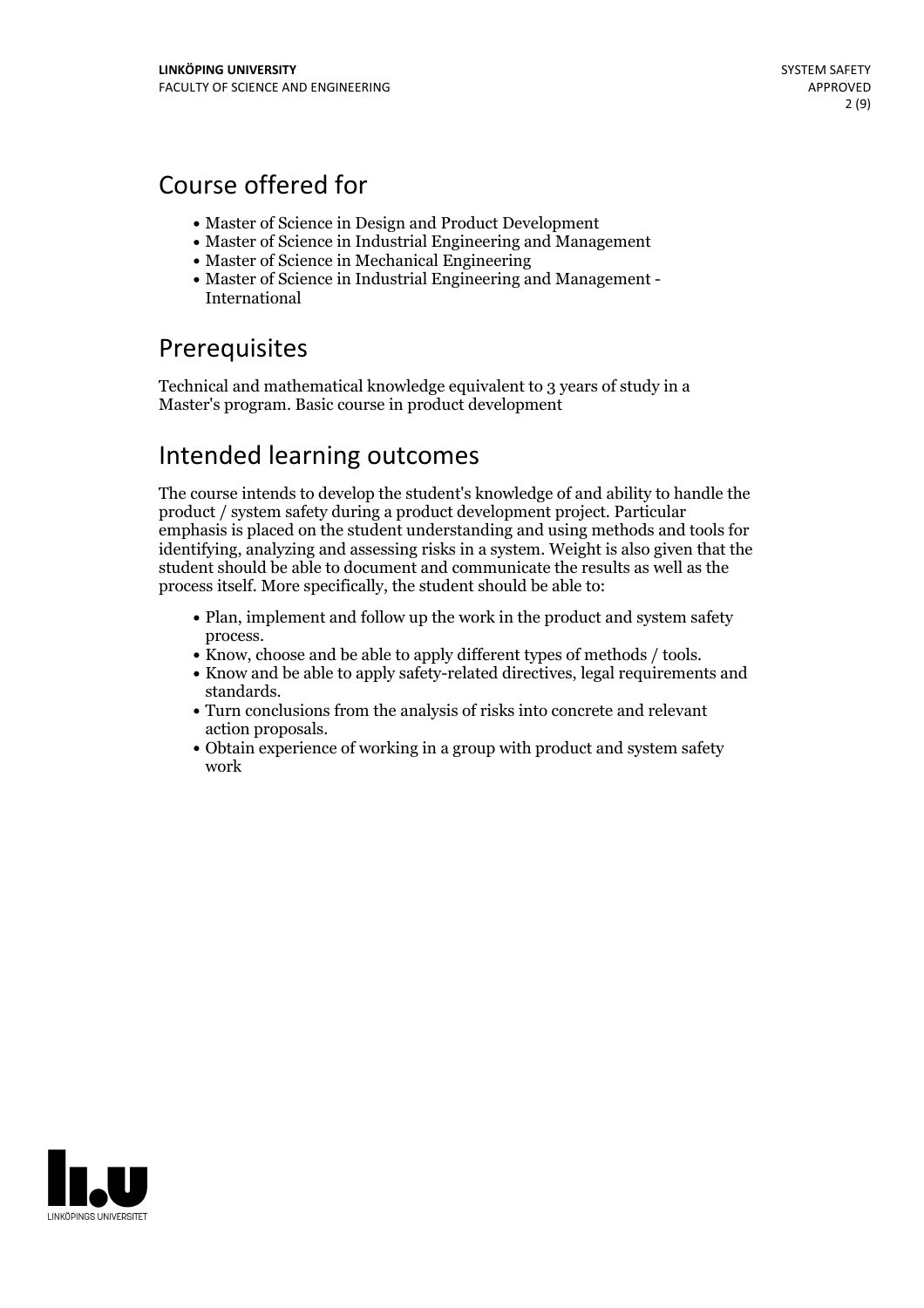## Course content

The course deals with the product and system safety process and the various activities that are linked to it.

- 
- 
- $\bullet$  Identification, analysis and assessment of risks in a system.<br>  $\bullet$  Risk management measures.<br>  $\bullet$  Classification of critical systems / subsystem systems and what this means
- Management of product and system safety requirements and directives, laws and standards. <br>• Different methods and tools used in the product/system safety work.
- 

Two different minor project work will be carried out during the course. Partly, one that is aimed at the use of legal requirements, directives and standards, and partly one where it is possible to apply the methodology. The projects are reported with a written report or report. oral presentation. The project reports are compiled and distributed among the course participants in order to be used as guidelines in future work.

# Teaching and working methods

Teaching is done in lectures, seminars, and by two guide the project work which is performed in groups. The students are expected to take great responsibility for the completion of the project work.

## Examination

TEN1 Written examination 4 credits U, 3, 4, 5 UPG1 Group assignment with oral and written presentation 2 credits U, G

## Grades

Four-grade scale, LiU, U, 3, 4, 5

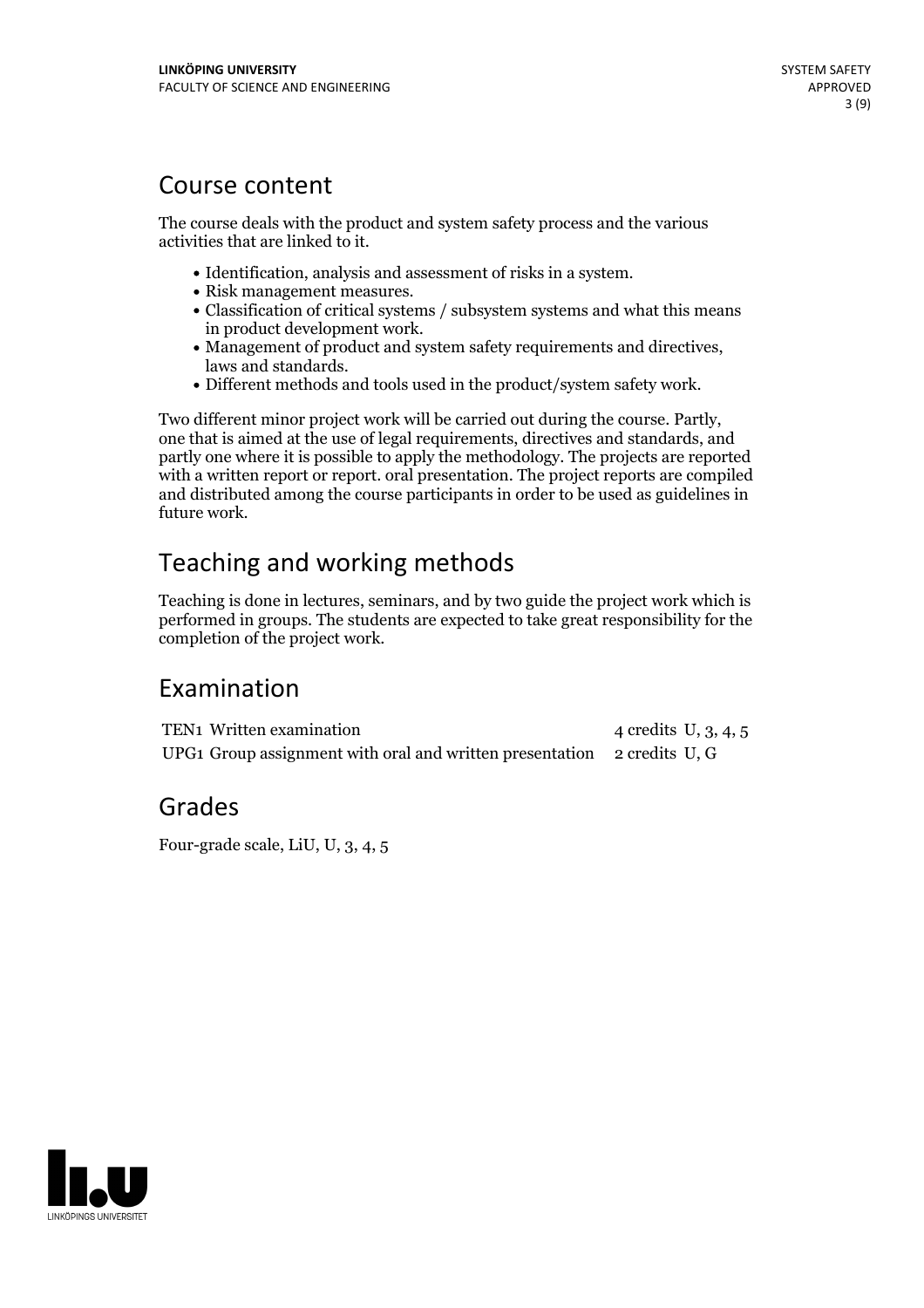## Other information

### **About teaching and examination language**

The teaching language is presented in the Overview tab for each course. The examination language relates to the teaching language as follows:

- If teaching language is "Swedish", the course as a whole could be given in Swedish, or partly in English. Examination language is Swedish, but parts
- of the examination can be in English. If teaching language is "English", the course as <sup>a</sup> whole is taught in English. Examination language is English. If teaching language is "Swedish/English", the course as <sup>a</sup> whole will be
- taught in English if students without prior knowledge of the Swedish language participate. Examination language is Swedish or English depending on teaching language.

#### **Other**

The course is conducted in a manner where both men's and women's experience and knowledge are made visible and developed.

The planning and implementation of a course should correspond to the course syllabus. The course evaluation should therefore be conducted with the course syllabus as a starting point.

If special circumstances prevail, the vice-chancellor may in a special decision specify the preconditions for temporary deviations from this course syllabus, and delegate the right to take such decisions.

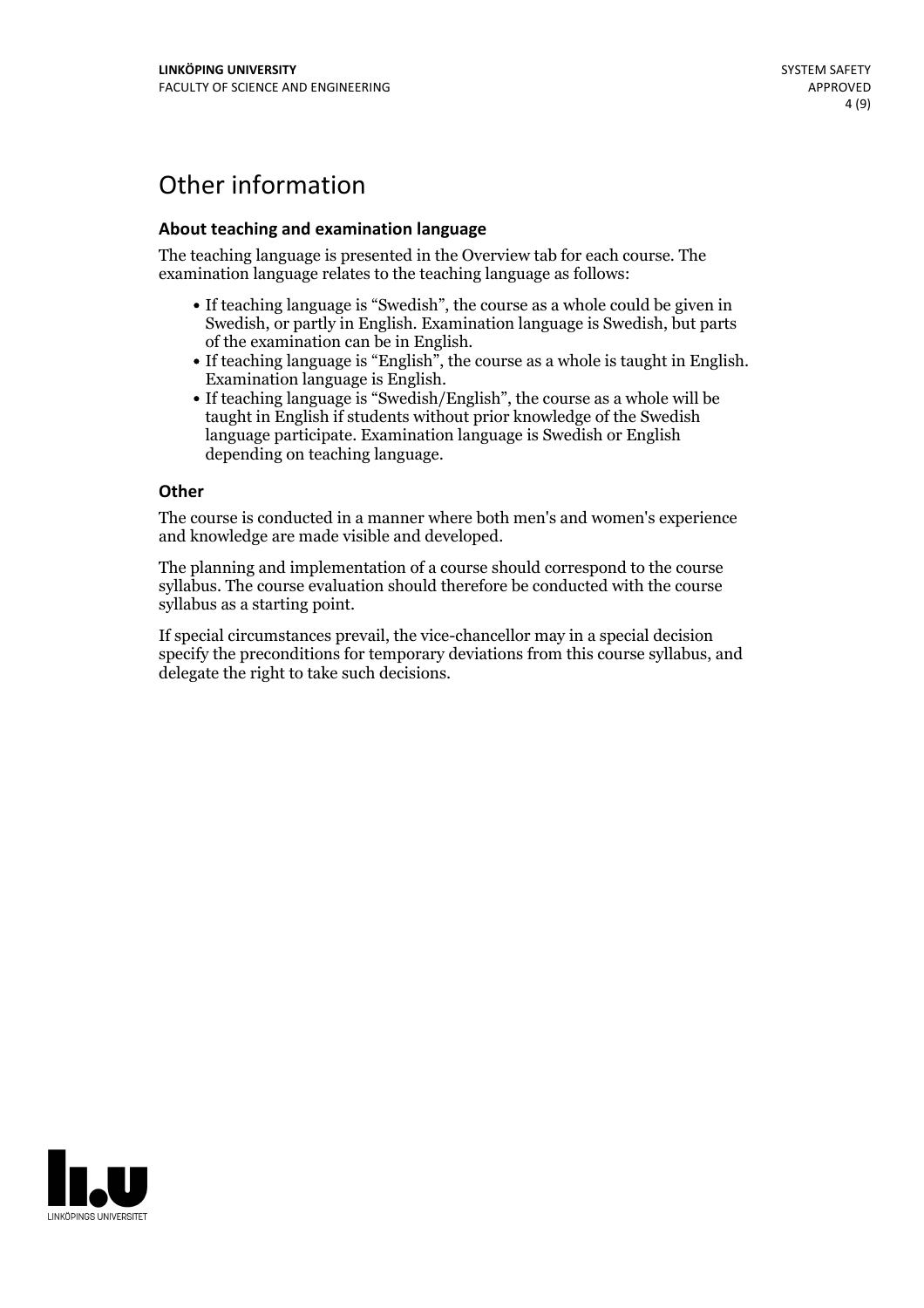## **Common rules**

### Course syllabus

A syllabus must be established for each course. The syllabus specifies the aim and contents of the course, and the prior knowledge that a student must have in order to be able to benefit from the course.

## Timetabling

Courses are timetabled after a decision has been made for this course concerning its assignment to a timetable module.

### Interruption in and deregistration from a course

The LiU decision, Guidelines concerning confirmation of participation in education (Dnr LiU-2020-02256), states that interruptions in study are to be recorded in Ladok. Thus, all students who do not participate in a course for which they have registered must record the interruption, such that the registration on the course can be removed. Deregistration from or interrupting a course is carried out using <sup>a</sup> web-based form: https://www.lith.liu.se/for- [studenter/kurskomplettering?l=en.](https://www.lith.liu.se/for-studenter/kurskomplettering?l=en)

## Cancelled courses and changes to the course syllabus

Courses with few participants (fewer than 10) may be cancelled or organised in a manner that differs from that stated in the course syllabus. The Dean is to deliberate and decide whether a course is to be cancelled or changed from the course syllabus.

## Guidelines relating to examinations and examiners

For details, see Guidelines for education and examination for first-cycle and second-cycle education at Linköping University, Dnr LiU-2020-04501 [\(http://styrdokument.liu.se/Regelsamling/VisaBeslut/917592\)](http://styrdokument.liu.se/Regelsamling/VisaBeslut/917592).

An examiner must be employed as a teacher at LiU according to the LiU Regulations for Appointments, Dnr LiU-2021-01204 [\(https://styrdokument.liu.se/Regelsamling/VisaBeslut/622784](https://styrdokument.liu.se/Regelsamling/VisaBeslut/622784)). For courses in second-cycle, the following teachers can be appointed as examiner: Professor (including Adjunct and Visiting Professor), Associate Professor (including Adjunct), Senior Lecturer (including Adjunct and Visiting Senior Lecturer), Research Fellow, or Postdoc. For courses in first-cycle, Assistant Lecturer (including Adjunct and Visiting Assistant Lecturer) can also be appointed as examiner in addition to those listed for second-cycle courses. In exceptional cases, a Part-time Lecturer can also be appointed as an examiner at both first- and second cycle, see Delegation of authority for the Board of Faculty of Science and Engineering.

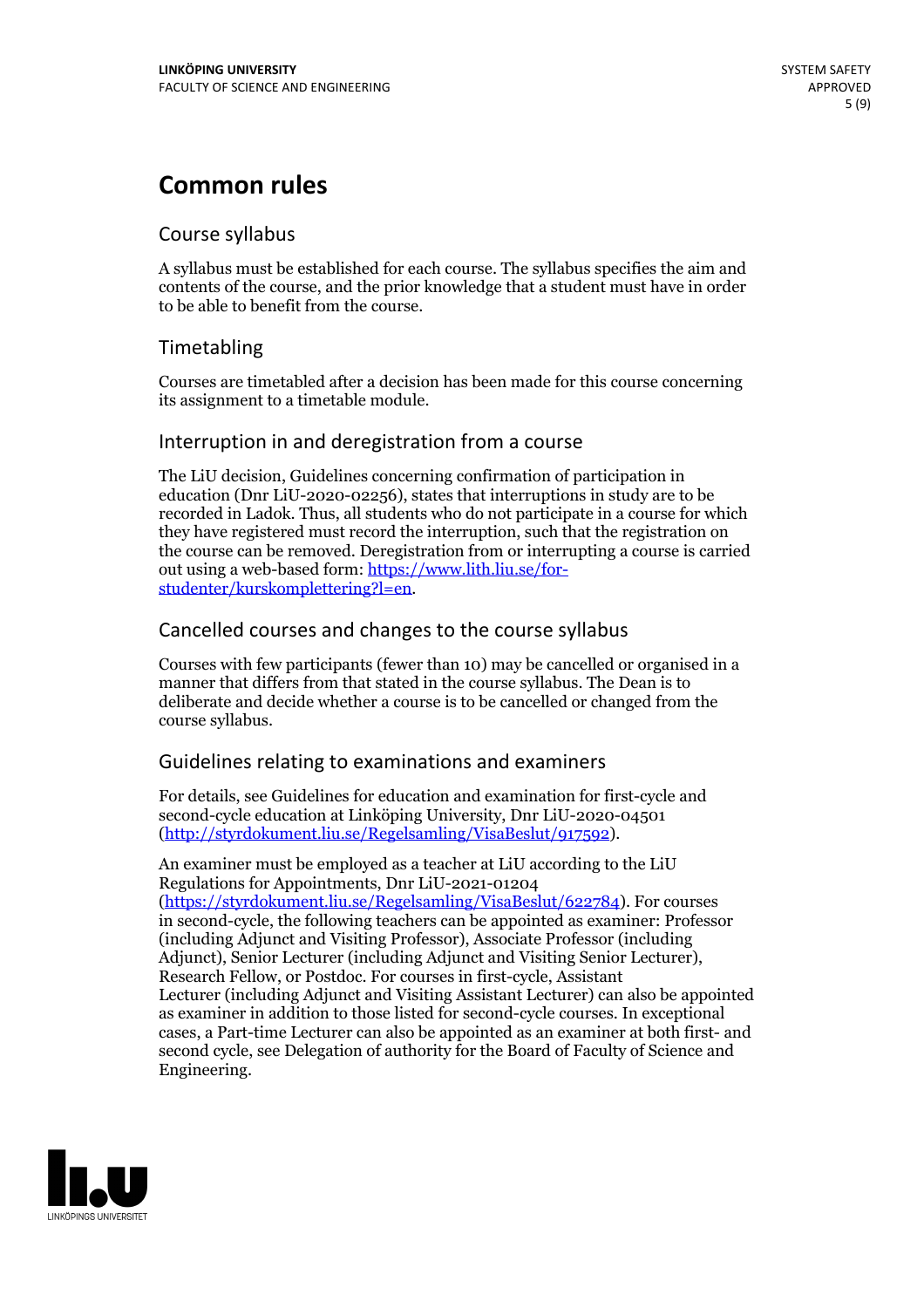## Forms of examination

### **Principles for examination**

Written and oral examinations and digital and computer-based examinations are held at least three times a year: once immediately after the end of the course, once in August, and once (usually) in one of the re-examination periods. Examinations held at other times are to follow a decision of the faculty programme board.

Principles for examination scheduling for courses that follow the study periods:

- courses given in VT1 are examined for the first time in March, with re-examination in June and August
- courses given in VT2 are examined for the first time in May, with re-examination in August and October
- courses given in HT1 are examined for the first time in October, with re-examination in January and August
- courses given in HT2 are examined for the first time in January, with re-examination in March and in August.

The examination schedule is based on the structure of timetable modules, but there may be deviations from this, mainly in the case of courses that are studied and examined for several programmes and in lower grades (i.e. 1 and 2).

Examinations for courses that the faculty programme board has decided are to be held in alternate years are held three times during the school year in which the course is given according to the principles stated above.

Examinations for courses that are cancelled orrescheduled such that they are not given in one or several years are held three times during the year that immediately follows the course, with examination scheduling that corresponds to the scheduling that was in force before the course was cancelled or rescheduled.

When a course, or a written examination (TEN, DIT, DAT), is given for the last time, the regular examination and two re-examinations will be offered. Thereafter, examinations are phased out by offering three examinations during the following academic year at the same times as the examinations in any substitute course. If there is no substitute course, three examinations will be offered during re- examination periods during the following academic year. Other examination times are decided by the faculty programme board. In all cases above, the examination is also offered one more time during the academic year after the following, unless the faculty programme board decides otherwise. In total, 6 re-examinations are offered, of which 2 are regular re-examinations. In the examination registration system, the examinations given for the penultimate time and the last time are denoted.

If a course is given during several periods of the year (for programmes, or on different occasions for different programmes) the faculty programme board or boards determine together the scheduling and frequency of re-examination occasions.

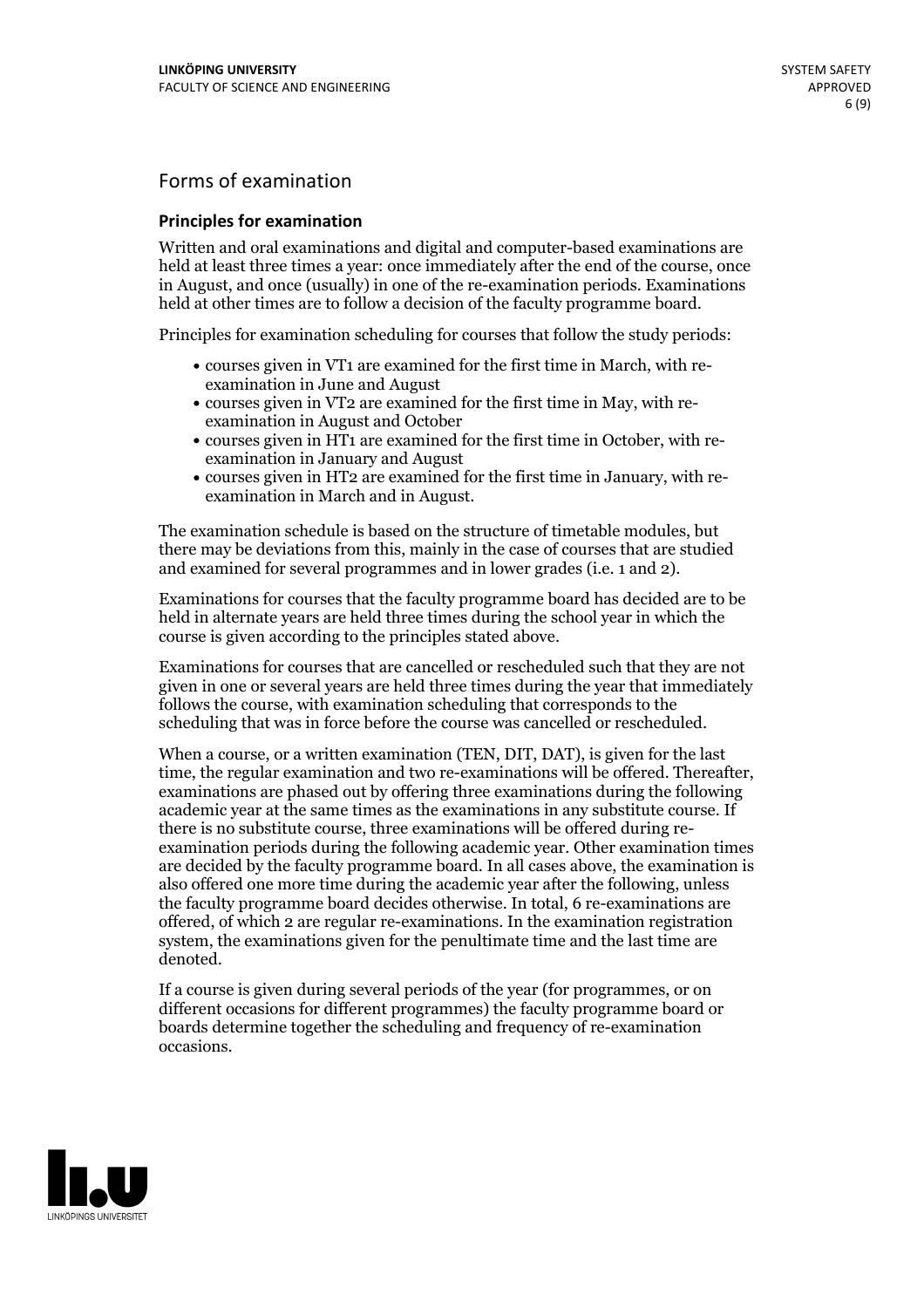### **Retakes of other forms of examination**

Regulations concerning retakes of other forms of examination than written examinations and digital and computer-based examinations are given in the LiU guidelines for examinations and examiners, [http://styrdokument.liu.se/Regelsamling/VisaBeslut/917592.](http://styrdokument.liu.se/Regelsamling/VisaBeslut/917592)

#### **Course closure**

For Decision on Routines for Administration of the Discontinuation of Educational Programs, Freestanding Courses and Courses in Programs, see DNR LiU-2021-04782. After a decision on closure and after the end of the discontinuation period, the students are referred to a replacement course (or similar) according to information in the course syllabus or programme syllabus. If a student has passed some part/parts of a closed program course but not all, and there is an at least partially replacing course, an assessment of crediting can be made. Any crediting of course components is made by the examiner.

### **Registration for examination**

In order to take an written, digital or computer-based examination, registration in advance is mandatory, see decision in the university's rule book [https://styrdokument.liu.se/Regelsamling/VisaBeslut/622682.](https://styrdokument.liu.se/Regelsamling/VisaBeslut/622682) An unregistered student can thus not be offered a place. The registration is done at the Student Portal or in the LiU-app during the registration period. The registration period opens 30 days before the date of the examination and closes 10 days before the date of the examination. Candidates are informed of the location of the examination by email, four days in advance.

### **Code of conduct for students during examinations**

Details are given in a decision in the university's rule book: <http://styrdokument.liu.se/Regelsamling/VisaBeslut/622682>.

#### **Retakes for higher grade**

Students at the Institute of Technology at LiU have the right to retake written examinations and digital and computer-based examinations in an attempt to achieve a higher grade. This is valid for all examination components with code "TEN", "DIT" and "DAT". The same right may not be exercised for other examination components, unless otherwise specified in the course syllabus.

A retake is not possible on courses that are included in an issued degree diploma.

#### **Grades**

The grades that are preferably to be used are Fail (U), Pass (3), Pass not without distinction  $(4)$  and Pass with distinction  $(5)$ .

- Grades U, 3, 4, 5 are to be awarded for courses that have written or digital examinations.<br>• Grades Fail (U) and Pass (G) may be awarded for courses with a large
- degree of practical components such as laboratory work, project work and

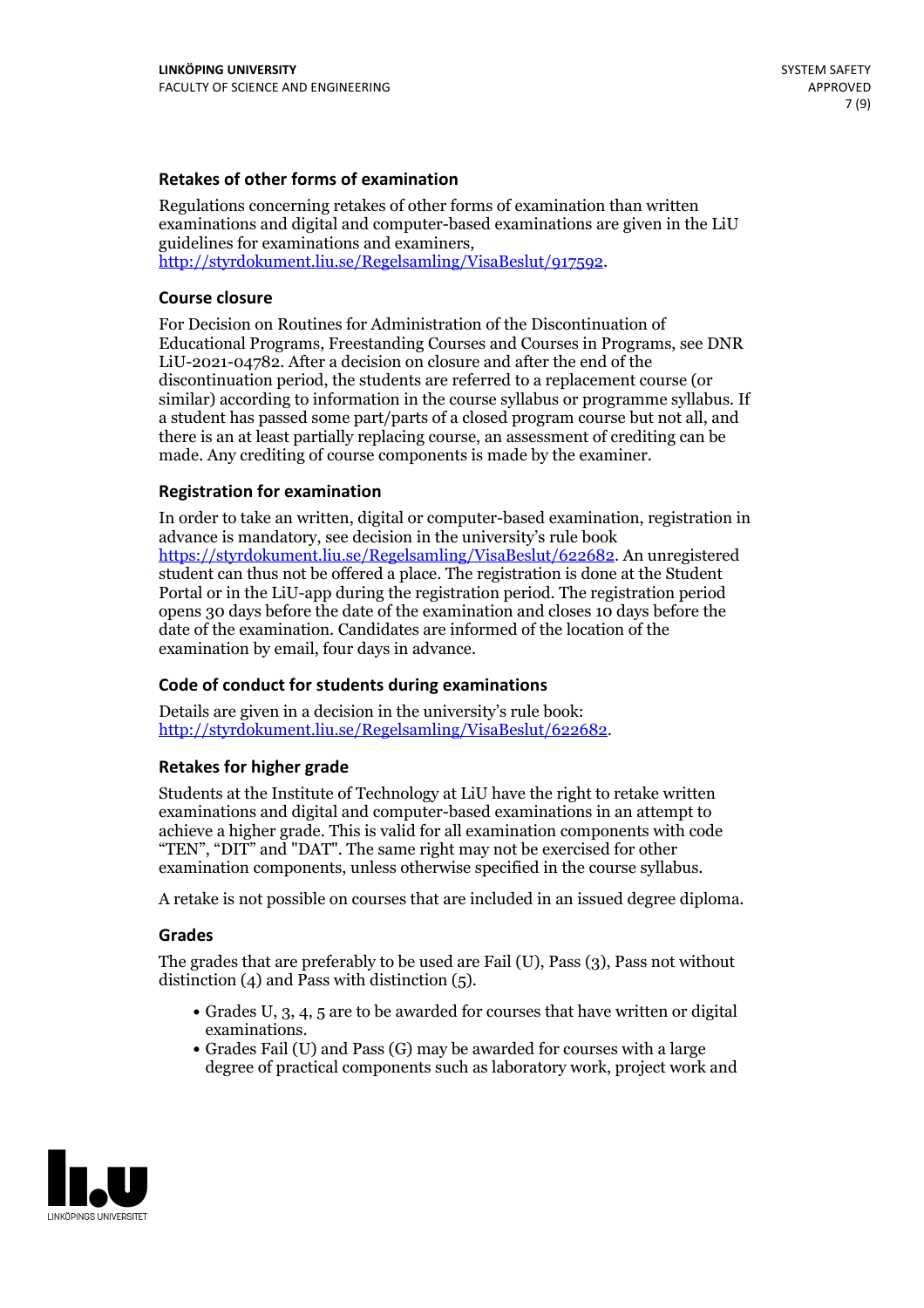group work.<br>• Grades Fail (U) and Pass (G) are to be used for degree projects and other independent work.

#### **Examination components**

The following examination components and associated module codes are used at the Faculty of Science and Engineering:

- Grades U, 3, 4, 5 are to be awarded for written examinations (TEN) and
- digital examinations (DIT).<br>• Examination components for which the grades Fail (U) and Pass (G) may be awarded are laboratory work (LAB), project work (PRA), preparatory written examination (KTR), digital preparatory written examination (DIK), oral examination (MUN), computer-based examination (DAT), home
- assignment (HEM), and assignment (UPG).<br>• Students receive grades either Fail (U) or Pass (G) for other examination components in which the examination criteria are satisfied principally through active attendance such as tutorial group (BAS) or examination item
- (MOM).<br>• Grades Fail (U) and Pass (G) are to be used for the examination components Opposition (OPPO) and Attendance at thesis presentation (AUSK) (i.e. part of the degree project).

In general, the following applies:

- 
- Mandatory course components must be scored and given <sup>a</sup> module code. Examination components that are not scored, cannot be mandatory. Hence, it is voluntary to participate in these examinations, and the voluntariness must be clearly stated. Additionally, if there are any associated conditions to
- the examination component, these must be clearly stated as well.<br>• For courses with more than one examination component with grades U,3,4,5, it shall be clearly stated how the final grade is weighted.

For mandatory components, the following applies (in accordance with the LiU Guidelines for education and examination for first-cycle and second-cycle education at Linköping University,<br>[http://styrdokument.liu.se/Regelsamling/VisaBeslut/917592\)](http://styrdokument.liu.se/Regelsamling/VisaBeslut/917592):

If special circumstances prevail, and if it is possible with consideration of the nature of the compulsory component, the examiner may decide to replace the compulsory component with another equivalent component.

For possibilities to alternative forms of examinations, the following applies (in accordance with the LiU Guidelines for education and examination for first-cycle [http://styrdokument.liu.se/Regelsamling/VisaBeslut/917592\)](http://styrdokument.liu.se/Regelsamling/VisaBeslut/917592):

If the LiU coordinator for students with disabilities has granted a student the right to an adapted examination for a written examination in an examination hall, the student has the right to it.